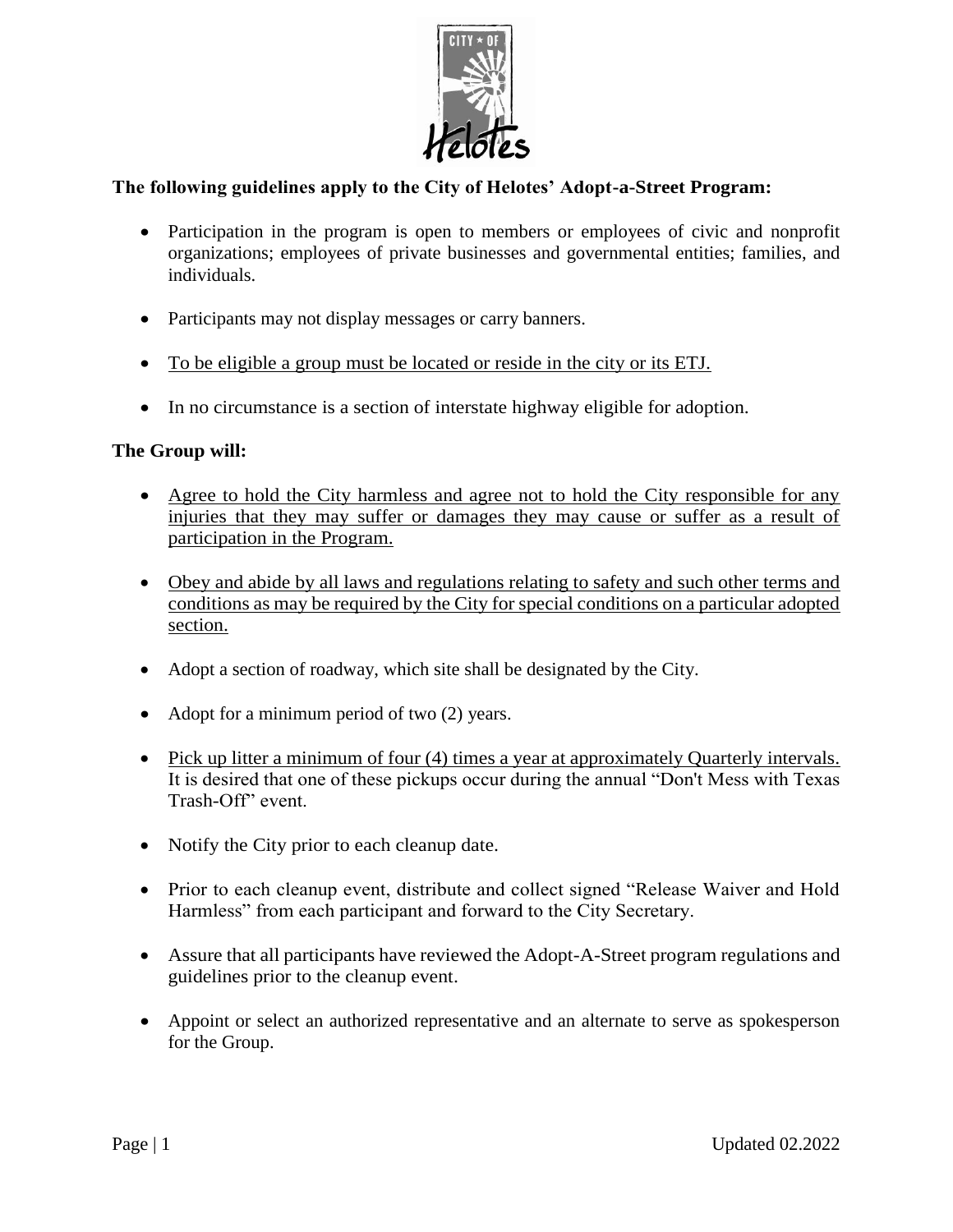

- Furnish adequate supervision by one or more adults for minor participants of a group who are 12 years of age and older, with at least one (1) adult for every five (5) children who are 12 to 18 years of age. Children under the age of 12 may not participate in the Program.
- Conduct or attend at least two (2) safety meetings per year and ensure all participants attend a safety meeting before participating in a cleanup of the adopted section.
- Obtain required supplies and materials.
- Open traffic control signs during a cleanup and return them to the closed position (or removed in the case of detachable signs) after the cleanup.
- Wear City-approved safety vests during the trash pickup.
- Must wear appropriate protective clothing such as long pants and a long-sleeve shirt, and thick-soled boots or shoes.
- Place litter in trash bags, place filled bags at the sign base and contact the assigned maintenance person on the first working day after the cleanup for removal of the bags.
- Participants will not pick up syringes, hypodermic needles, broken glass, exceptionally large, heavy, or unwieldy objects, or any other hazardous items. These kinds of articles should be flagged and the City notified as soon as possible to arrange for proper disposal.
- Neither possess nor consume alcoholic beverages or illegal drugs while on the adopted section.
- Maintain a first-aid kit and adequate drinking water while on the adopted section.
- Not subcontract or assign its responsibilities to any other group, organization or enterprise without the expressed written authorization of the department.
- Complete the Cleanup Completion Form within two weeks of the cleanup and return to the City.
- Have the option of renewing an agreement subject to the approval of the City Council and continuation by the City of the Adopt-A-Street Program.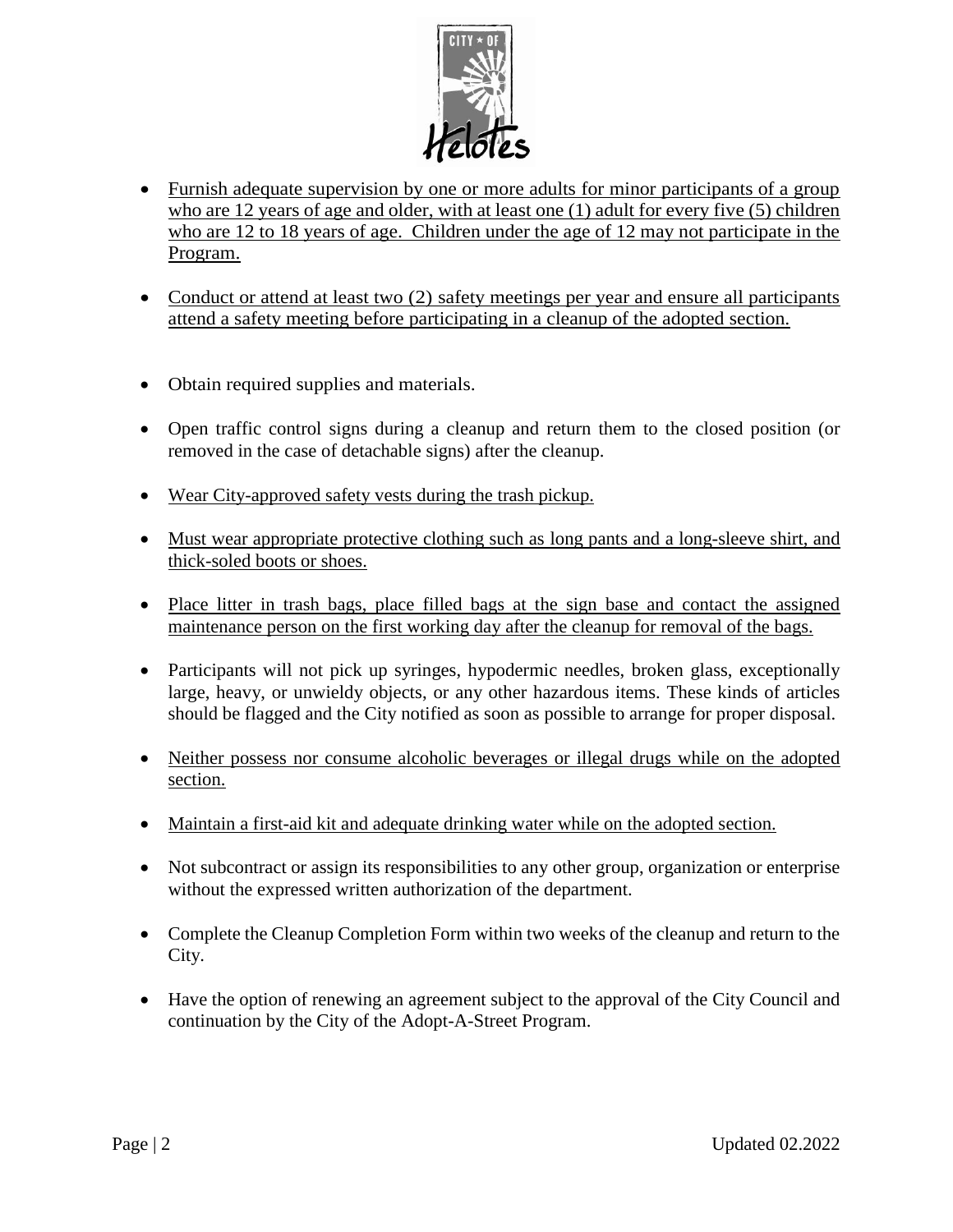

# **The City will**:

- Work with the Group to determine the specific section of the street right-of-way to be adopted.
- Install a 2' x 4' Adopt-A-Street sign at each end of the adopted section with the Group's name **after** an agreement has been signed after the first cleanup. Signs will not state the full name or official title of an elected official. Phone numbers, website addresses, etc., are not permitted. Only the name or acronym of the adopting group or individual will be displayed on the sign. No slogans, logos, advertisements, or phrases other than the Adopta-Street promotion will be allowed on the sign.
- Remove the filled trash bags the first workday after the pickup.
- Remove litter from the adopted section only under unusual circumstances, i.e. To remove large, heavy, or hazardous items or if the group has not fulfilled its responsibilities.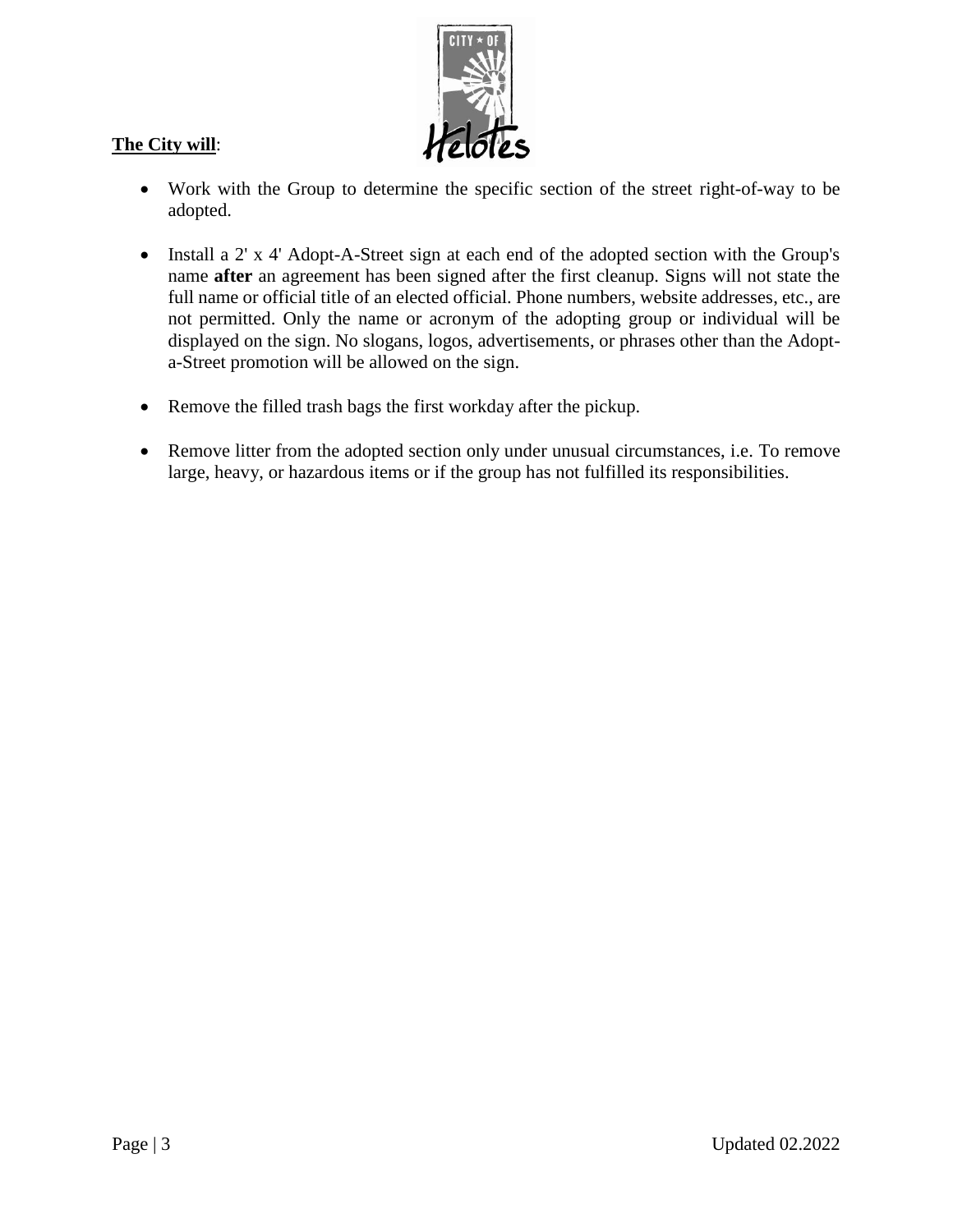

#### **ADOPT-A-STREET PROGRAM ADOPTION AGREEMENT TERMS AND CONDITIONS**

This agreement is made and entered into between the City of Helotes, hereinafter referred to as "City") and \_\_\_\_\_\_\_\_\_\_\_\_\_\_\_\_\_\_\_\_\_\_\_\_\_\_\_\_\_\_\_\_\_\_\_\_\_\_\_\_\_\_\_\_\_\_\_\_(hereinafter called the "Group") recognize the need and the desirability of litter free streets within the city limits of the City of Helotes and are entering into this agreement to permit the group to contribute toward the effort of maintaining litter free streets.

By signature below, the group acknowledges the hazardous nature of the work and agrees to the following terms and conditions:

1. The group shall receive a designated section of roadway; which site shall be designated by the City.

2. The group agrees to accept responsibility for litter pick-up for a period of two (2) years.

3. The group shall pick up litter a minimum of once a quarter, not more than once every month, or as determined by the City.

4. The group shall not sub-contract or assign its duties or responsibilities to any other group, organization, or enterprise.

5. All members of the group participating in the Adopt-A-Street Program shall be 12 years or older. The grantee shall furnish supervision by one or more adults for every five (5) minors (less than 18 years old) participating in the cleanup activities.

6. All participants must attend a safety meeting, to be conducted by the group, for participating in the first clean-up of the site.

7. Participants in the group agree to obey and abide by the laws and regulations relating to safety and such terms and conditions as may be required by the City for special conditions on a particular adopted street.

8. The group shall be responsible for prohibiting participants from either possessing or consuming alcoholic beverages while on the adopted section. Possession or consumption of alcoholic beverages or controlled substances while working is prohibited. Inappropriate behavior during the pickup may be cause for termination of the permit.

9. The group shall be responsible for maintaining a first-aid kit and an adequate drinking water supply while participating in litter pick-up on the adopted section.

10. The group shall obtain the required supplies and materials.

11. Participants shall wear City-approved reflective safety vests during trash pick-up.

12. The group shall place filled trash bags at one location at the adopted site for pick-up and disposal by the City.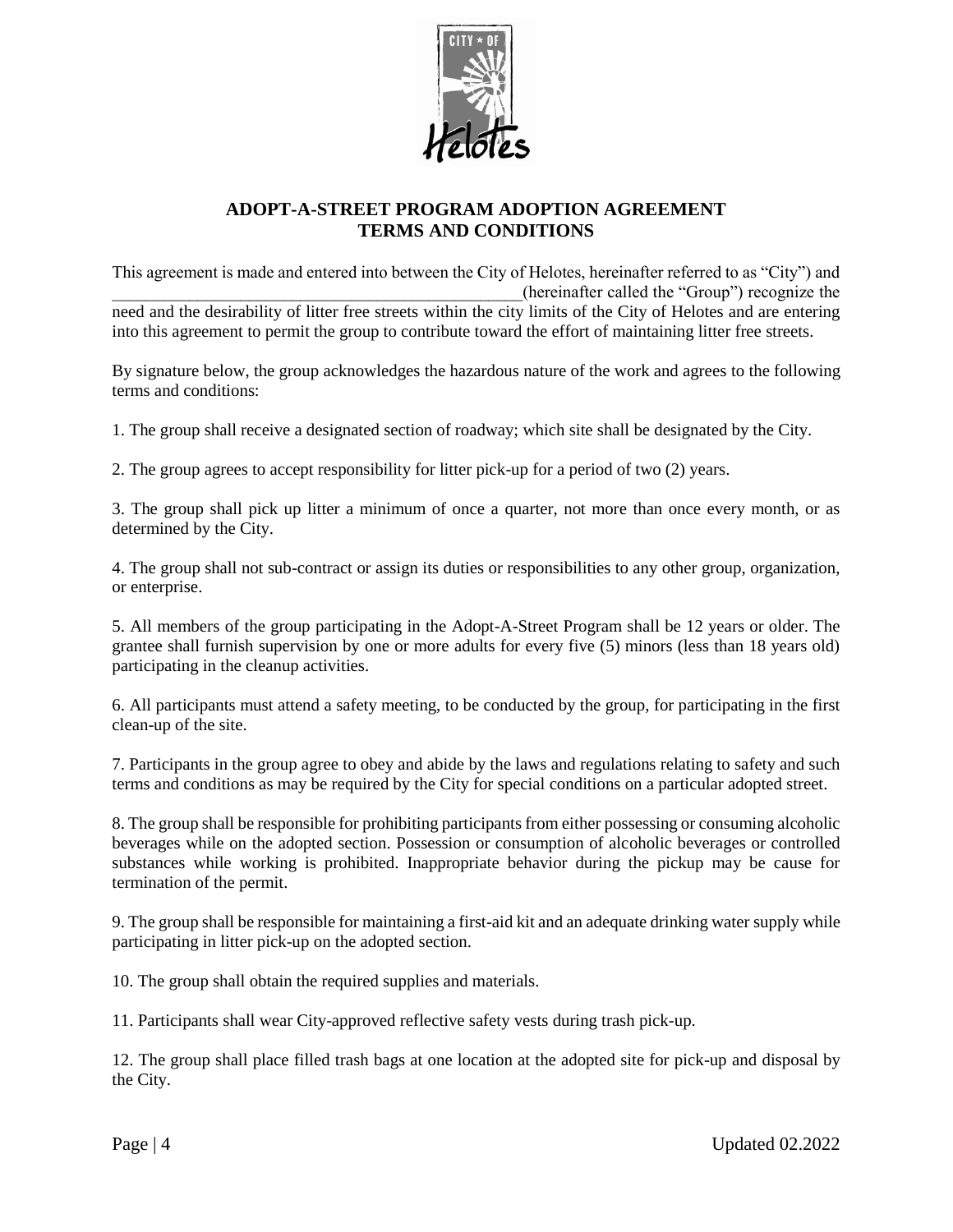

13. Unused materials supplied furnished by the City shall be returned to the City within one week following each clean-up.

14. Participant members will only clean up the adopted area during daylight hours. No clean-up shall take place during bad weather.

15. Group shall be responsible for clean-up of litter only from the edge of right-of-way to curb.

16. Group shall be responsible for clean-up of litter on both sides of the street.

17. To call 911 (Police/Fire Emergency) in the event of any emergency during the cleanup. Participants who find anything hazardous or suspected to be hazardous will not touch it, but will flag the item for disposal by the proper authorities.

18. Participants will not pick up syringes, hypodermic needles, broken glass, exceptionally large, heavy, or unyielding objects. These kinds of materials should be flagged and the City notified as soon as possible to arrange for proper disposal.

19. Group **HEREBY RELEASES, WAIVES, DISCHARGES, AND COVENANTS NOT TO SUE, AND AGREES TO HOLD HARMLESS** for any and all purposes the City of Helotes, its agents, officers, employees, volunteers, and assigns (herein referred to as "RELEASEES") **FROM ANY AND ALL LIABILITIES, CLAIMS, DEMANDS, OR INJURY, INCLUDING DEATH**, that may be sustained by the group during, as a result of or arising from my participation in and/or access to the Adopt-A-Street Program, **WHETHER CAUSED BY THE NEGLIGENCE OF THE RELEASEES OR OTHERWISE**.

20. The group shall appoint or elect a liaison. The group Liaison shall coordinate with the City representative as necessary.

21. The group Liaison shall provide a listing of each participating member of the group in the form set forth as **Exhibit A**, upon execution of this Agreement, and update said listing as necessary. The group Liaison shall provide the City representative such updated listings prior to the participation of any new Group member participation in the Adopt-A-Street Program.

22. Each participating member of the group shall execute the attached COVENANT NOT TO SUE AND AGREEMENT TO HOLD HARMLESS, **Exhibit B**, prior to any participation in the Adopt-

A-Street Program. The group liaison shall provide the executed hold harmless agreements to the City Secretary prior to the first clean up, and ensure that such additional agreements are executed and provided to the City Secretary prior to any new Group member's participation in the Adopt-A-Street Program.

23. Upon expiration of this agreement, the group shall have the first right of refusal, which right must be exercised thirty (30) days prior to the termination of this agreement.

24. Group shall have the option of renewing the agreement subject to the approval of the City Council and continuation by the City of the Adopt-a-Street program.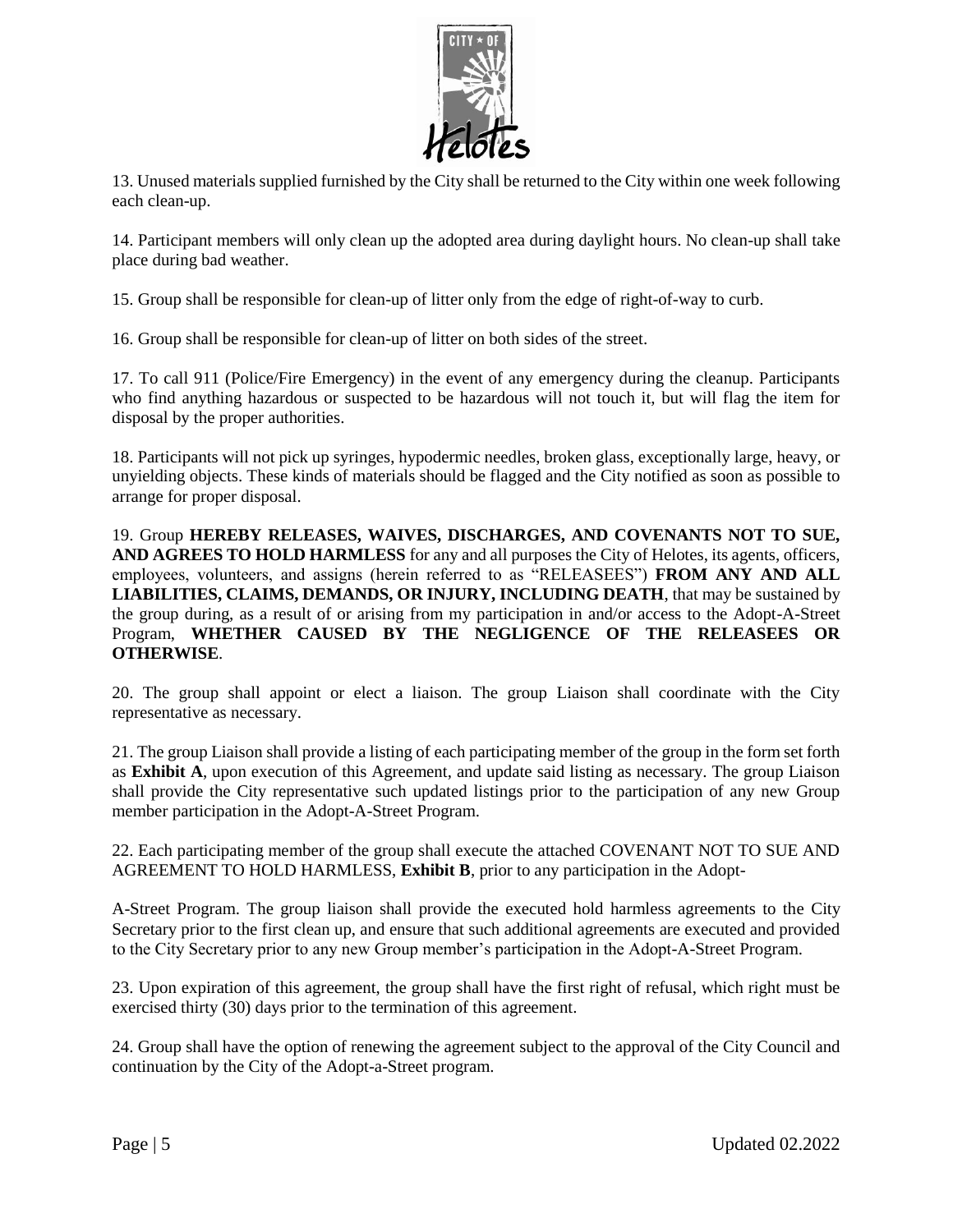

The term of this Agreement shall begin on the date of execution indicated below and shall end on the date of termination unless terminated by the City or the grantee on 30 days' written notice. Upon termination of this agreement, the Adopt-A-Street sign will be removed and remain the property of the City.

Assigned Street Section:

| City of Helotes                          |                                   |                         |
|------------------------------------------|-----------------------------------|-------------------------|
|                                          | Name of Organization              |                         |
| Mayor                                    | Address                           |                         |
| Date of execution<br>Date of termination | City, State, Zip                  |                         |
|                                          | Name of Organization Contact      |                         |
|                                          | Home Address                      |                         |
|                                          | City, State, Zip                  |                         |
|                                          |                                   | Day phone Evening phone |
|                                          | Signature of Organization Contact |                         |
|                                          | Title                             |                         |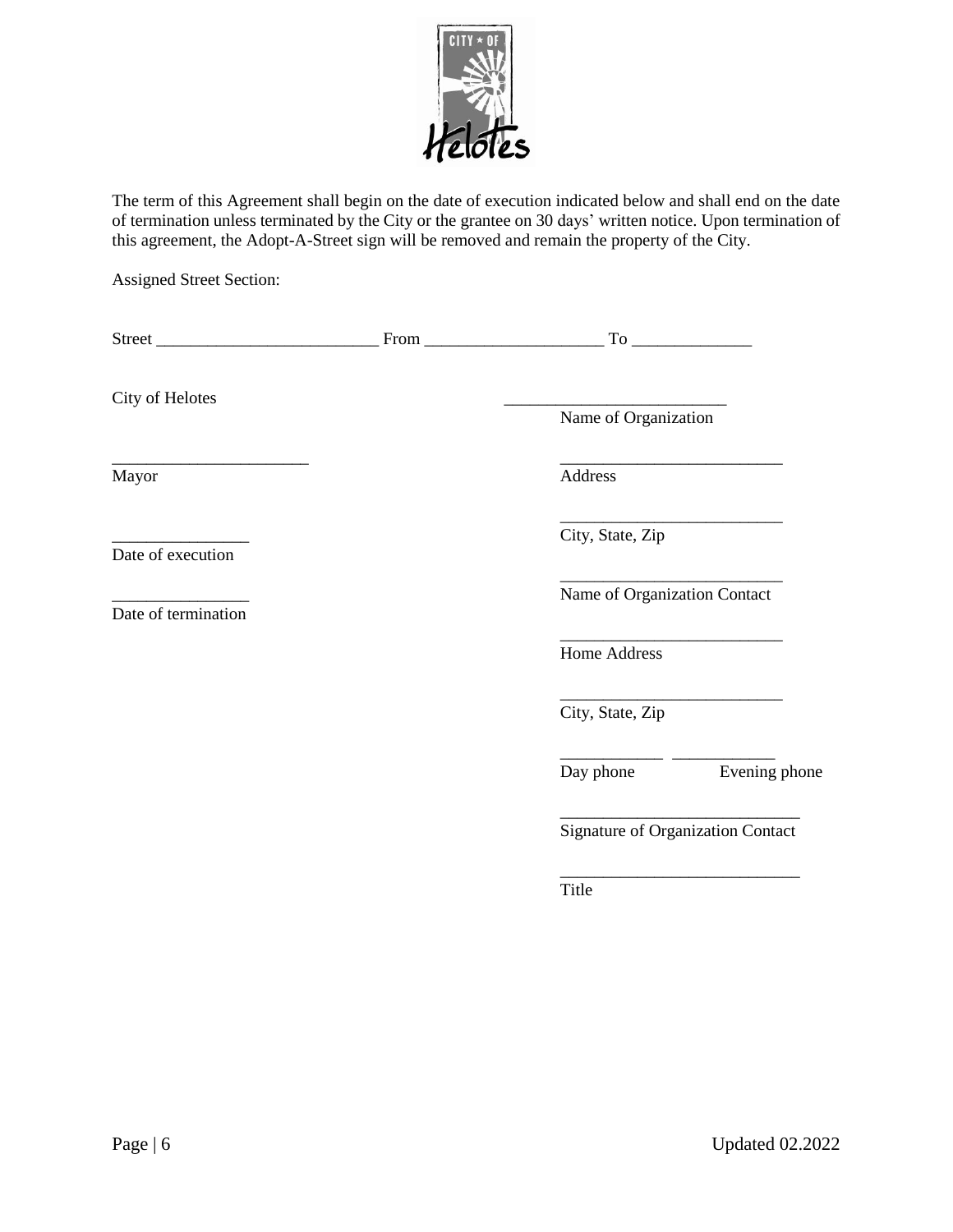

# **APPLICATION FOR THE ADOPT-A-STREET PROGRAM**

| Number of Volunteers: _____________                                                                                                                                                                                                                                                                                                                                                        |  |
|--------------------------------------------------------------------------------------------------------------------------------------------------------------------------------------------------------------------------------------------------------------------------------------------------------------------------------------------------------------------------------------------|--|
| Type of Organization (neighborhood, faith based, NPO, scouts, school, etc.):<br><u> 1989 - Johann Barbara, martin amerikan per</u>                                                                                                                                                                                                                                                         |  |
| acknowledge that I have reviewed and hereby accept the provisions of the City's Adopt-a-Street<br>Resolution (Number) including any amendments thereto, and agree to abide by the guidelines set<br>therein, and to the terms of the ADOPT-A-STREET PROGRAM AGREEMENT to which I have<br>affixed my signature and which will become effective upon approval by the City of Helotes, Texas. |  |
|                                                                                                                                                                                                                                                                                                                                                                                            |  |
| (TO BE COMPLETED BY THE CITY)                                                                                                                                                                                                                                                                                                                                                              |  |
| Recommendation:                                                                                                                                                                                                                                                                                                                                                                            |  |
| City Council:                                                                                                                                                                                                                                                                                                                                                                              |  |
| APPROVED [ ] DENIED [ ]                                                                                                                                                                                                                                                                                                                                                                    |  |
|                                                                                                                                                                                                                                                                                                                                                                                            |  |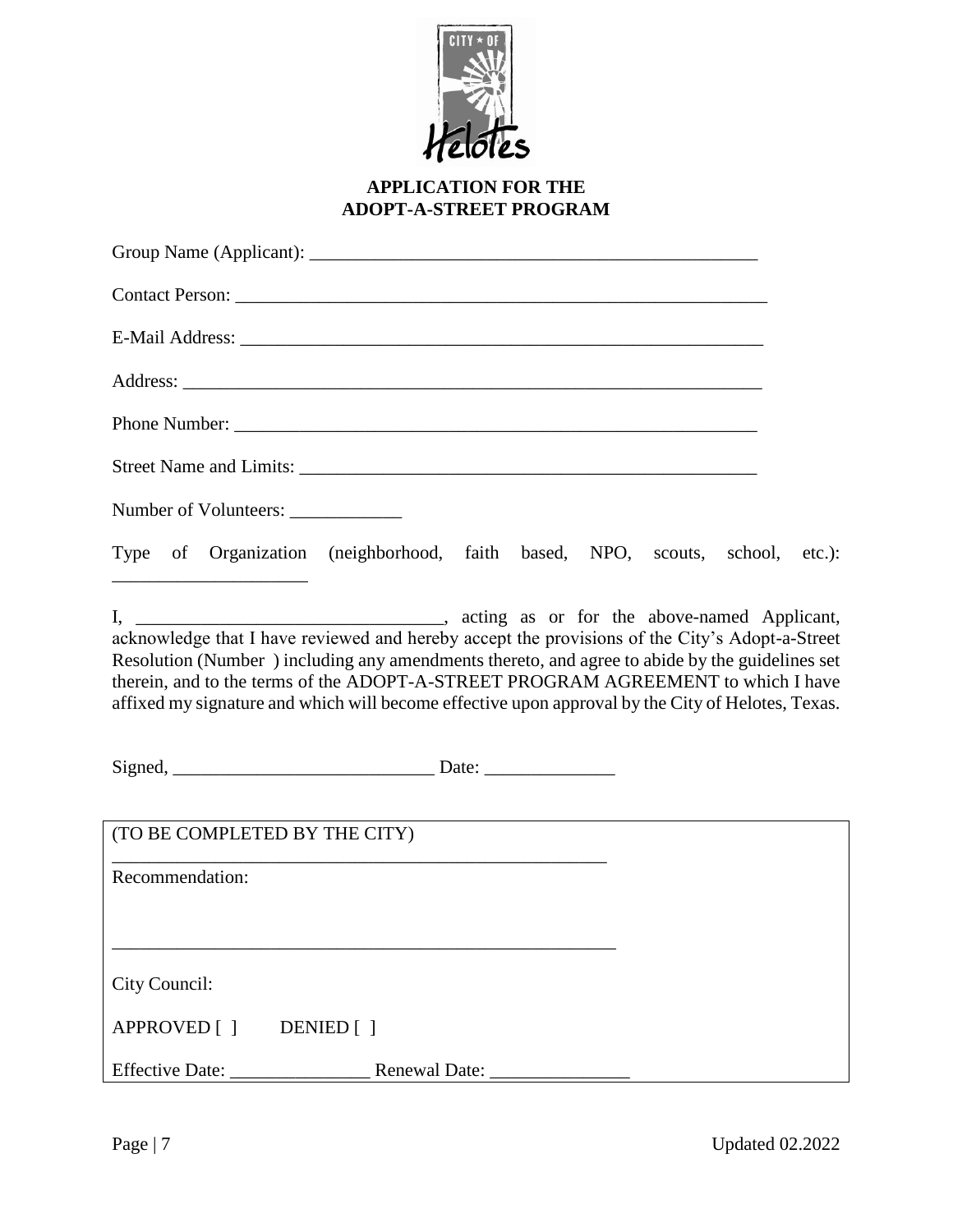

# **City of Helotes ADOPT -A- STREET Safety Guidelines**

# **A CLEAN CITY IS IMPORTANT – YOUR SAFETY IS MORE IMPORTANT**

THE FOLLOWING TIPS ARE SHARED TO HELP YOU MAKE YOUR VOLUNTEER PROJECT SAFE AND ENJOYABLE

# **REVIEW THESE GUIDELINES WITH ALL VOLUNTEERS PRIOR TO EVERY CLEANUP**

- Make sure that all volunteers are familiar with these safety precautions.
- All group members must wear an ANSI Class II Safety vest (neon orange reflective vest) during cleanup projects.
- Consider attire to avoid sunburn and insect bites.
- Drink plenty of water to avoid dehydration.
- Wear light-colored clothing, heavy gloves, sturdy shoes or boots, and a hat.
- Wear long pants and long-sleeved shirts.
- Safety glasses (or plastic lens sunglasses) are recommended for eye protection.
- Wear highly visible safety vests.
- Have a first-aid kit on hand.
- Have a cellular phone on hand.
- Use a buddy system and look out for each other. Carefully supervise children in the group.
- Stay alert.
- Work during daylight and non-peak traffic hours.
- Stop work if the weather gets bad.
- Do not over-exert yourself, especially on hot days.
- Do not attempt to handle hazardous substances (car batteries, pesticide containers).
- Avoid any sharp objects. Do not pick up syringes- please contact **Helotes Police Department at (210) 695-3087.**
- Avoid noxious weeds (poison ivy, poison oak).
- Avoid areas where snakes or stinging insects may be located.
- Stay clear of mowing and construction activities.
- Never step out into the street.
- Don't overload bags or attempt to lift too much weight. Large, heavy or bulky materials should be marked and left for pickup.
- Don't horseplay or do anything that will distract passing drivers or other volunteers.
- Don't leave children or pets in vehicles at cleanup sites.
- Be sure to thoroughly wash your hands after you are finished.
- Use common sense and be alert.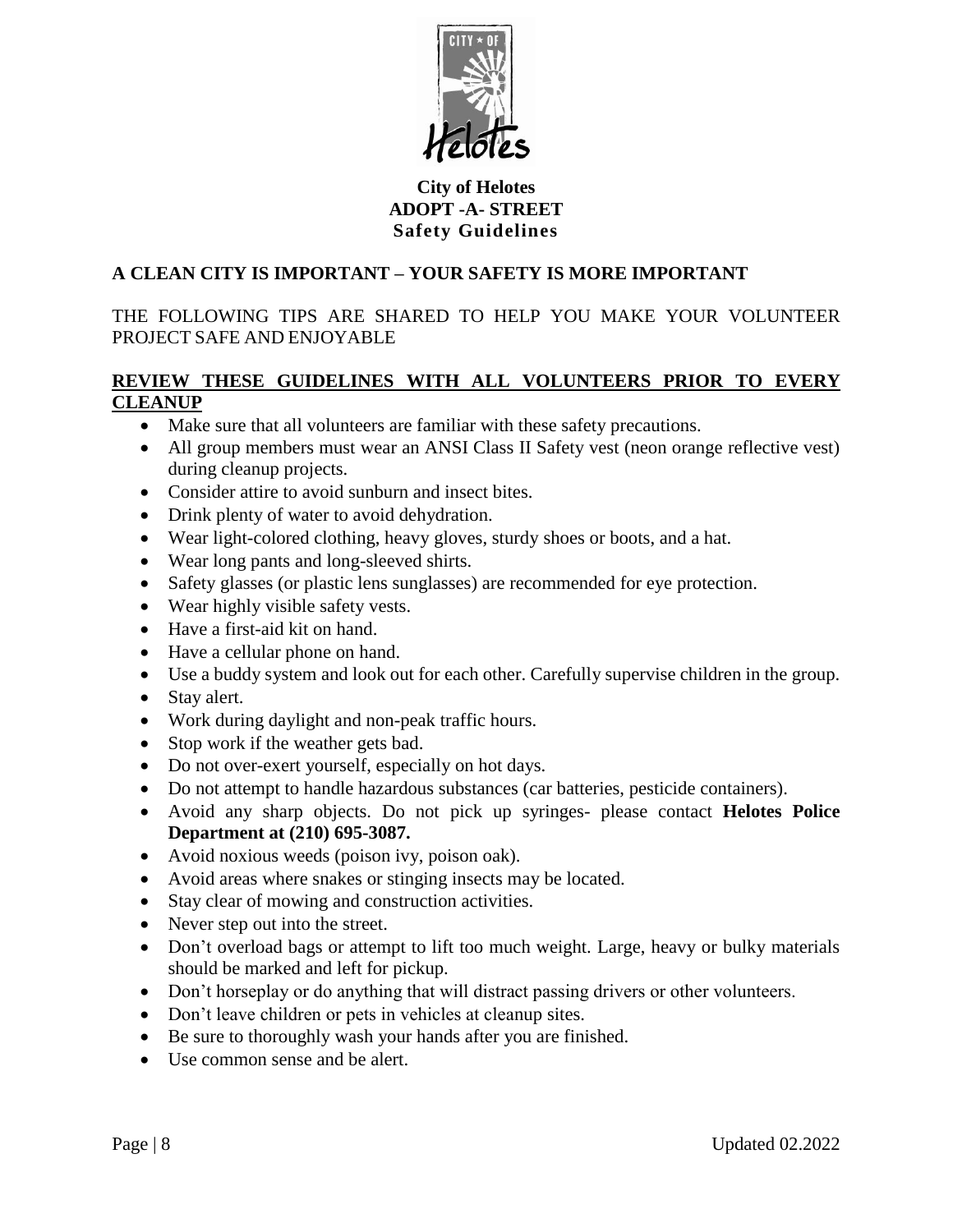

### **City of Helotes ADOPT-A-STREET Cleanup Completion Form**

| Organization Information                                                                                                            |  |  |
|-------------------------------------------------------------------------------------------------------------------------------------|--|--|
|                                                                                                                                     |  |  |
|                                                                                                                                     |  |  |
| <b>Contact Person Information</b>                                                                                                   |  |  |
|                                                                                                                                     |  |  |
|                                                                                                                                     |  |  |
| <u> Adopt – A- Street Assignment</u>                                                                                                |  |  |
|                                                                                                                                     |  |  |
| Clean-up Information                                                                                                                |  |  |
|                                                                                                                                     |  |  |
|                                                                                                                                     |  |  |
| Clean-up event this year: $\square$ 1 <sup>st</sup> $\square$ 2 <sup>nd</sup> $\square$ 3 <sup>rd</sup> $\square$ 4 <sup>th</sup> . |  |  |
| Comments                                                                                                                            |  |  |
|                                                                                                                                     |  |  |
|                                                                                                                                     |  |  |
|                                                                                                                                     |  |  |

Please mail, fax, or e-mail this form within two weeks after the date of the event.

City of Helotes P.O. Box 507 Helotes, TX 78023 Fax: (210) 695-2123 E-mail: cisecty@helotes-tx.gov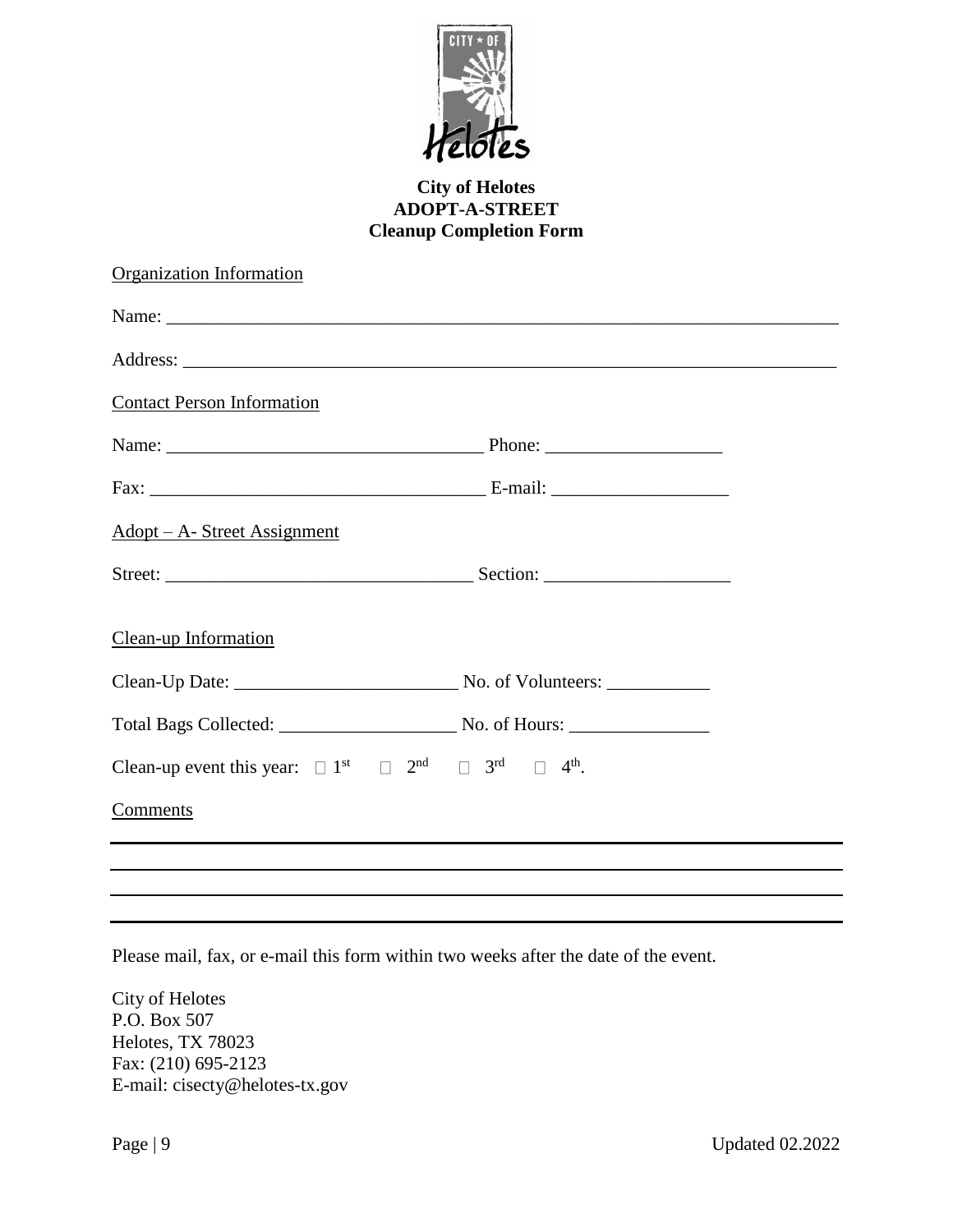

# PARTICIPATING GROUP MEMBERS (Please Print)

| Group Liaison | Telephone No. |
|---------------|---------------|
|               |               |
|               |               |
|               |               |
|               |               |
|               |               |
|               |               |
|               |               |
|               |               |
|               |               |
|               |               |
|               |               |
|               |               |
|               |               |
|               |               |
|               |               |
|               |               |
|               |               |
|               |               |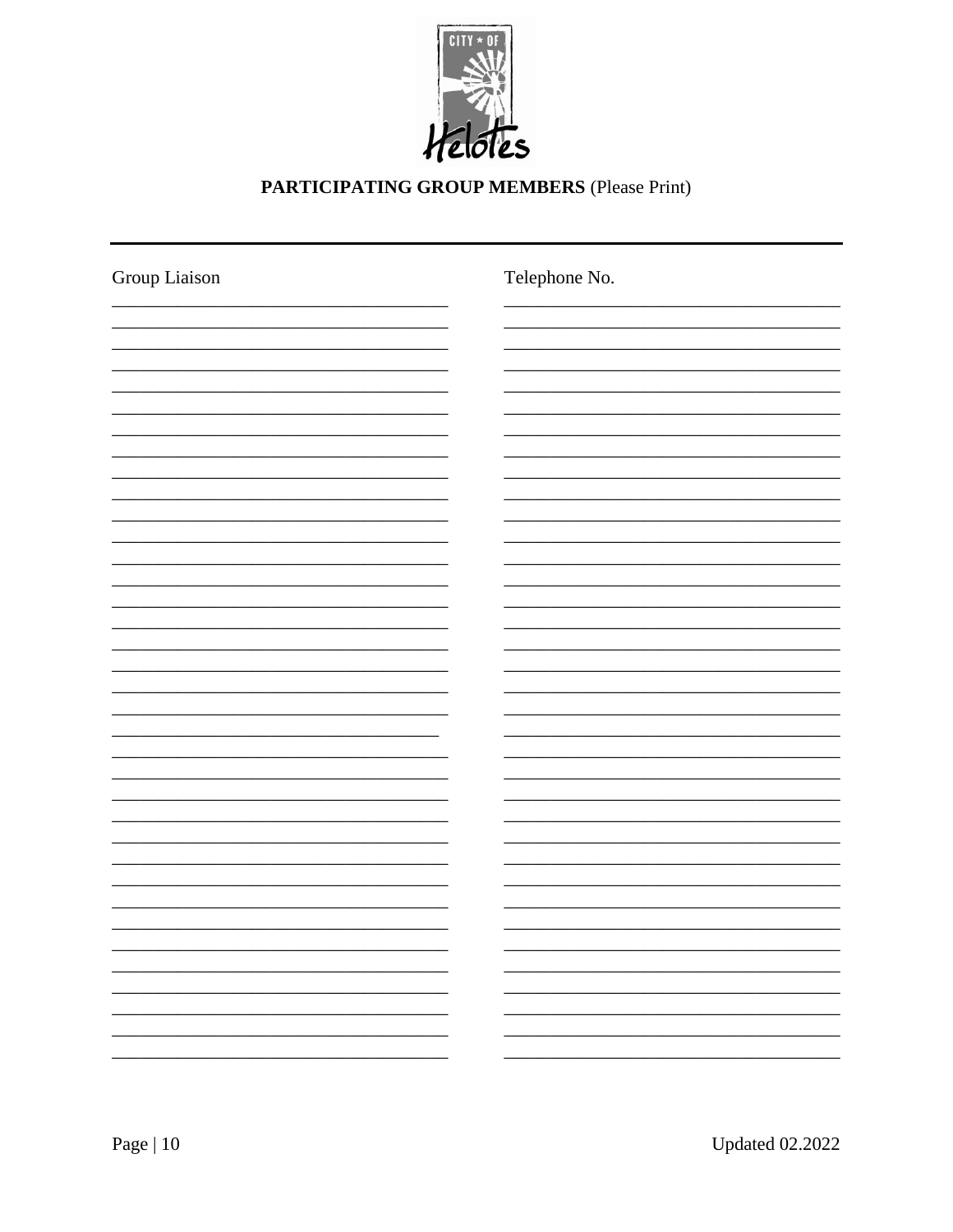

# **COVENANT NOT TO SUE AND AGREEMENT TO HOLD HARMLESS**

1. **I, \_\_\_\_\_\_\_\_\_\_\_\_\_\_\_\_\_\_\_\_\_\_\_\_\_\_\_\_\_\_\_\_\_\_\_\_\_\_\_\_\_\_\_\_\_\_\_\_\_\_\_\_\_\_\_\_\_\_\_\_\_\_\_\_\_\_\_,**

[Print Name: First M.I. Last]

in consideration of the opportunity to participate in the City of Helotes' Adopt-A-Street Program, conducted in Bexar County, Texas, **HEREBY RELEASE, WAIVE, DISCHARGE, AND COVENANT NOT TO SUE, AND AGREE TO HOLD HARMLESS** for any and all purposes the City of Helotes, its agents, officers, employees, volunteers and assigns (herein referred to as "RELEASEES") **FROM ANY AND ALL LIABILITIES, CLAIMS, DEMANDS, OR INJURY, INCLUDING DEATH**, that may be sustained by me during, as a result of or arising from my participation in and/or access to the Adopt-A-Street Program, **WHETHER CAUSED BY THE NEGLIGENCE OF THE RELEASEES OR OTHERWISE**.

2. In the event that I use any property or equipment of the City of Helotes, **I HEREBY VOLUNTARILY ASSUME FULL RESPONSIBILITY FOR ANY RISKS OF LOSS, PROPERTY DAMAGE, OR PERSONAL INJURY, INCLUDING DEATH**, that may be sustained as a result of or arising from me of using said equipment or property, **WHETHER SUCH LOSS, DAMAGE, OR INJURY IS CAUSED BY THE NEGLIGENCE OF RELEASEES OR OTHERWISE**.

3. I am fully aware that there are inherent risks involved in my participation in the Adopt-A-Street Program which can result in serious physical injury, death, and/or damage to property. **I VOLUNTARILY ASSUME FULL RESPONSIBILITY FOR ANY RISKS, KNOWN OR UNKNOWN, OF LOSS, PROPERTY DAMAGE OR PERSONAL INJURY, INCLUDING DEATH**, that may be sustained as a result of or arising from my participation in and/or access to the Adopt-A-Street Program, **WHETHER CAUSED BY THE NEGLIGENCE OF RELEASEES OR OTHERWISE**. **I FURTHER AGREE TO HOLD HARMLESS THE RELEASEES FOR ANY LOSS, LIABILITY, DAMAGE, OR COSTS, INCLUDING COURT COSTS AND ATTORNEY'S FEES**, that may occur as a result of or arising from my participation in the Adopt-A-Street Program.

4. It is my express intent that this Covenant Not to Sue and Agreement to Hold Harmless shall bind the members of my family and spouse if I am alive, and my heirs, assigns, and personal representatives, if I am deceased, and shall be governed by the laws of the State of Texas.

5. In signing this Covenant Not to Sue and Agreement to Hold Harmless, I acknowledge and represent that I have read the foregoing Covenant Not to Sue and Agreement to Hold Harmless, understand it and sign it voluntarily as my own free act and deed; no oral representations, statements, or inducements apart from the foregoing agreement that has been reduced to writing have been made. I execute this document for full, adequate, and complete consideration fully intending to be bound by the same, now and in the future.